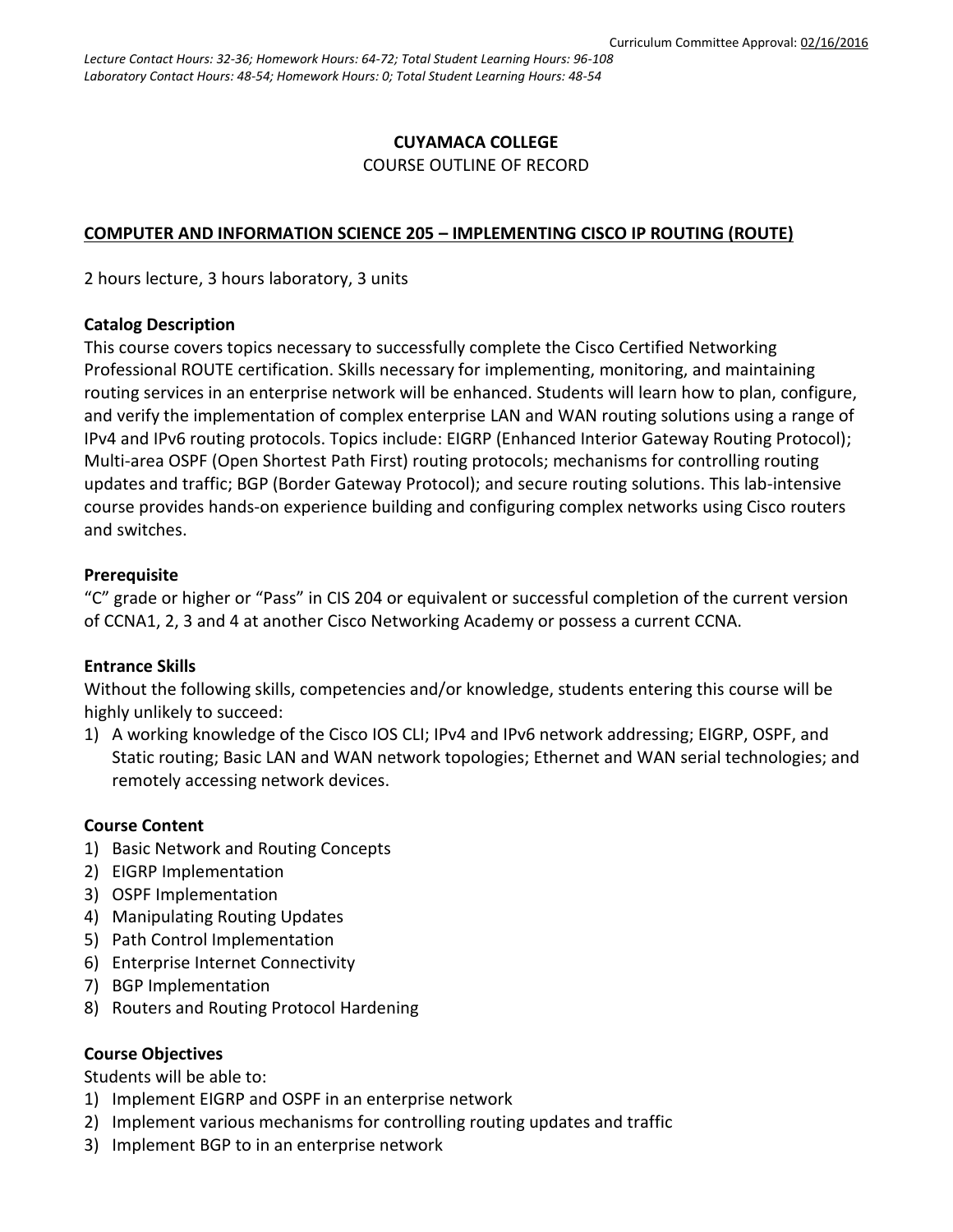- 4) Describe the basic requirements to establish an IPV4 and IPv6 single-homed network connection to an ISP
- 5) Implement IPv6 in an enterprise network

# **Method of Evaluation**

A grading system will be established by the instructor and implemented uniformly. Grades will be based on demonstrated proficiency in subject matter determined by multiple measurements for evaluation, one of which must be essay exams, skills demonstration or, where appropriate, the symbol system.

- 1) Written quizzes and exams that measure students' ability to describe computer operating system functions and characteristics, and analyze a scenario and choose the alternatives and troubleshooting options.
- 2) Scenario-based lab activities that measure students' ability to configure specific operating system functions or subsystems, troubleshoot/analyze imposed system problems, investigate potential alternatives, and implement corrective action to achieve a determined result.
- 3) Practical application-based examinations that measure students' ability to evaluate scenario-based computer configuration requirements/problems, analyze/troubleshoot the operating system configuration, and apply the correct configuration changes to achieve the correct results.

# **Special Materials Required of Student**

Electronic storage media

# **Minimum Instructional Facilities**

Computers with Internet browser, Internet connectivity, and software; network connection that is not connected to school academic resources; 19-inch equipment racks populated with cross-connect patch panels, Cisco Access routers and switches, interconnecting CAT 5E and Serial cabling; whiteboards; student desks and chairs; teacher desk and chair; lab desks with computers not connected to the school academic network resources; overhead computer projection system and screen; printer; computer server; storage cabinets.

# **Method of Instruction**

- 1) Lecture and demonstration
- 2) Hands-on practice using the laboratory routers, switches, patch panels, access servers, computers, and virtualized PCs

# **Out-of-Class Assignments**

May include the following:

- 1) Reading assignments
- 2) Technical skill labs using NetLabs
- 3) Technical skill labs using laboratory routers, switches, patch panels, access servers, computers, and virtualized PCs
- 4) Tests and quizzes

# **Texts and References**

- 1) Required (representative example):
	- a. Implementing Cisco IP Routing (ROUTE) Foundation Learning Guide: (CCNP ROUTE 300-101) (Foundation Learning Guides) – by Diane Teare (Author), Bob Vachon (Author), Rick Graziani (Author); Series: Foundation Learning Guides; Hardcover: 768 pages; Publisher: Cisco Press; 1 edition (January 25, 2015); Language: English;ISBN-10: 1587204568; ISBN-13: 978-1587204562